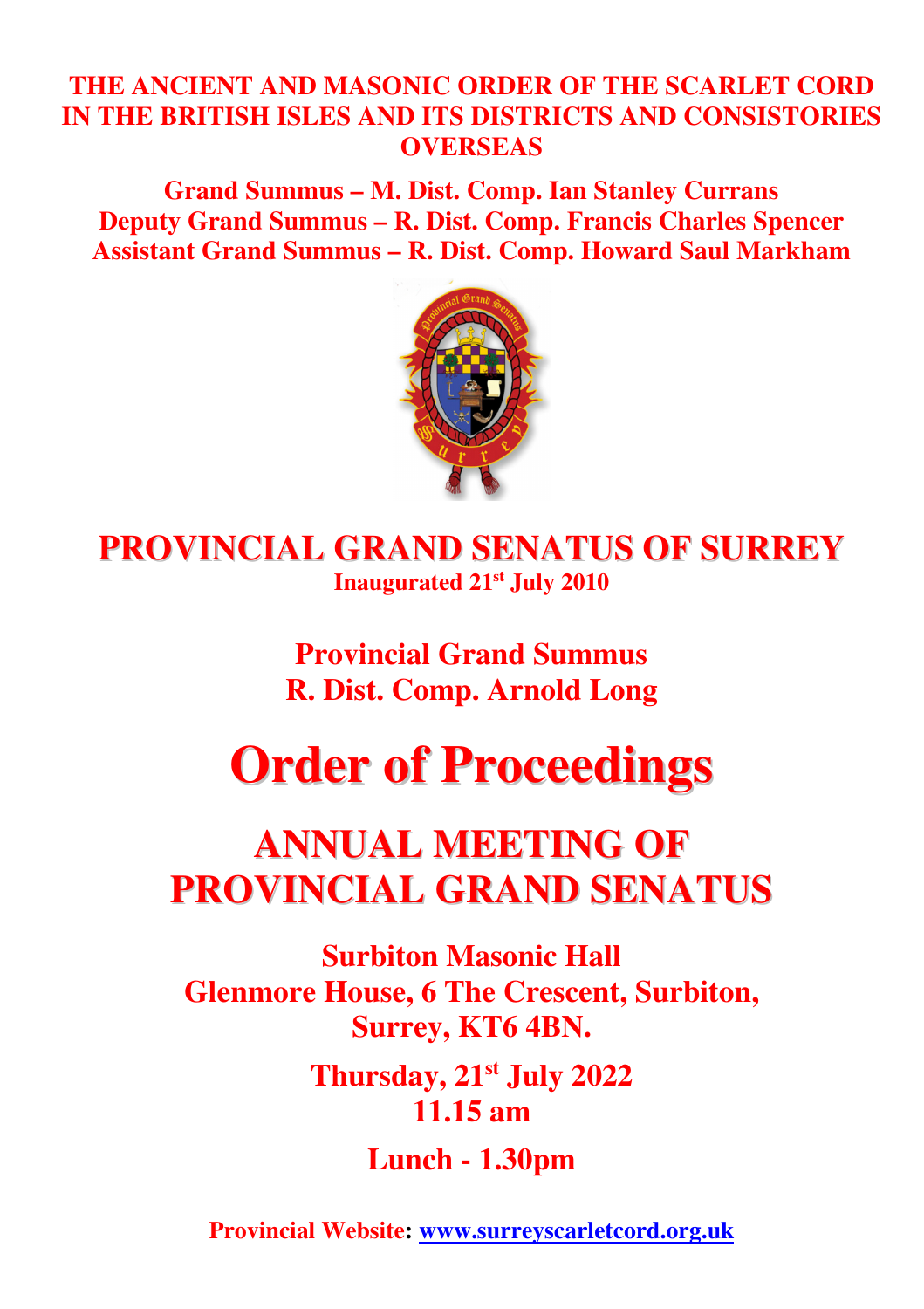## **BUSINESS BEFORE PROVINCIAL GRAND SENATUS**

- 1. To Open Provincial Grand Senatus.
- 2. The Provincial Grand Summus will be saluted.
- 3. In Memoriam.
- 4. The Provincial Grand Summus will welcome Honoured Guests.
- 5. To confirm the Minutes of the Meeting of Provincial Grand Senatus held on 18<sup>th</sup> August 2021.
- 6. To call the Roll of Provincial Grand Officers.
- 7. To call the Roll of Consistories in the Province.
- 8. To receive the Report of the Provincial Grand Recorder. (*on the web site*).
- 9. To approve and adopt the Provincial Grand Treasurer's accounts for the year ended 31st December 2021 (*on the web site*).
- 10. To elect a Provincial Grand Treasurer.
- 11. To elect Provincial Account Auditors.
- 12. The Annual Provincial Dues for 2022-23 will be announced.
- 13. The Fees of Honour from 2023 will be announced. (*on the web site*).
- 14. The Provincial Grand Summus will reappoint Dist.Comp. Nigel Thomson as Deputy Provincial Grand Summus.
- 15. The Provincial Grand Summus will appoint and invest Dist.Comp. Simon McCarthy as Assistant Provincial Grand Summus.
- 16. The Provincial Grand Summus will appoint and invest the Provincial Grand Officers for 2022 – 2023.
- 17. The Provincial Grand Summus will receive the Captain, Deputy Captain, and Members of the Tzaddikim.
- 18. The Provincial Grand Summus will address Provincial Grand Senatus.
- 19. A Collection for Charity will be taken.
- 20. Any other relevant business will be transacted.
- 21. To Close Provincial Grand Senatus.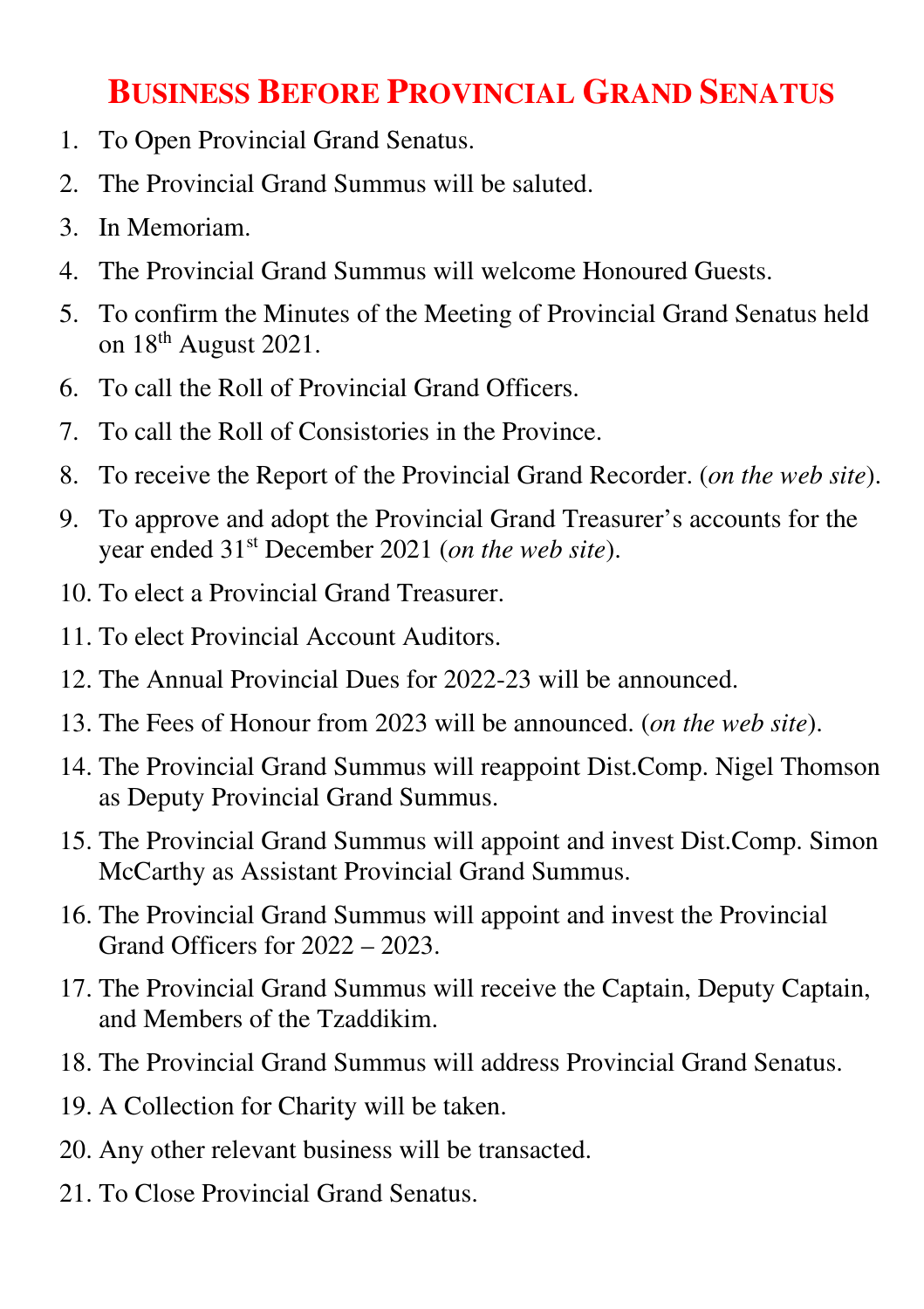## **PROVINCIAL GRAND OFFICERS 2022 - 2023**

**Provincial Grand Summus** Right Distinguished Companion Arnold Long

**Deputy Provincial Grand Summus** Distinguished Companion Nigel Thomson, **P.G.Swd.B**.

## **Assistant Provincial Grand Summus** Distinguished Companion Simon McCarthy

| Chancellor             | Dist.Comp. Ian A Parsons, P.A.G.D.C.                 |
|------------------------|------------------------------------------------------|
| Episcopus              | Dist.Comp. Ian N Clark, P.G.Swd.B.                   |
| Treasurer              | Dist.Comp. David M Willmott (subject to re-election) |
| Registrar              | Em.Comp. Robert G Tuthill                            |
| Recorder               | Dist.Comp. Christopher W Eley                        |
| Director of Ceremonies | Dist.Comp. Ian R Bloodworth                          |
| Lecturer 1             | Dist.Comp. Colin M Beerling, P.G.Her.                |
| Lecturer 2             | Dist.Comp. Harry Smith                               |
| Lecturer 3             | Dist.Comp. John McGriger Norton-Doyle                |
| Lecturer <sub>4</sub>  | Dist.Comp. Alastair Mackenzie                        |
|                        | Deputy D of Ceremonies Dist.Comp. A Hall. P.G.St.B.  |
| Herald                 | Em.Comp. Leslie Grout                                |
| Asst D of C            | Em.Comp. Mark P Donovan                              |
| <b>Sword Bearer</b>    | Dist.Comp. Barrie S Selway                           |
| <b>Standard Bearer</b> | Dist.Comp. Eustace Thompson-Shaw                     |
| Organist               | Comp. Glyn Harvey                                    |
| Guarder                | Dist.Comp. John T Coleman                            |
| Steward                | Dist.Comp. Hugh J Everitt                            |
| Steward                | Dist.Comp. Tamba A John                              |
| Steward                | Em.Comp. Alastair Richardson                         |
| Steward                | Comp. Walter J Maynard                               |
| Watchman               | Dist.Comp. Mark I J Currans                          |